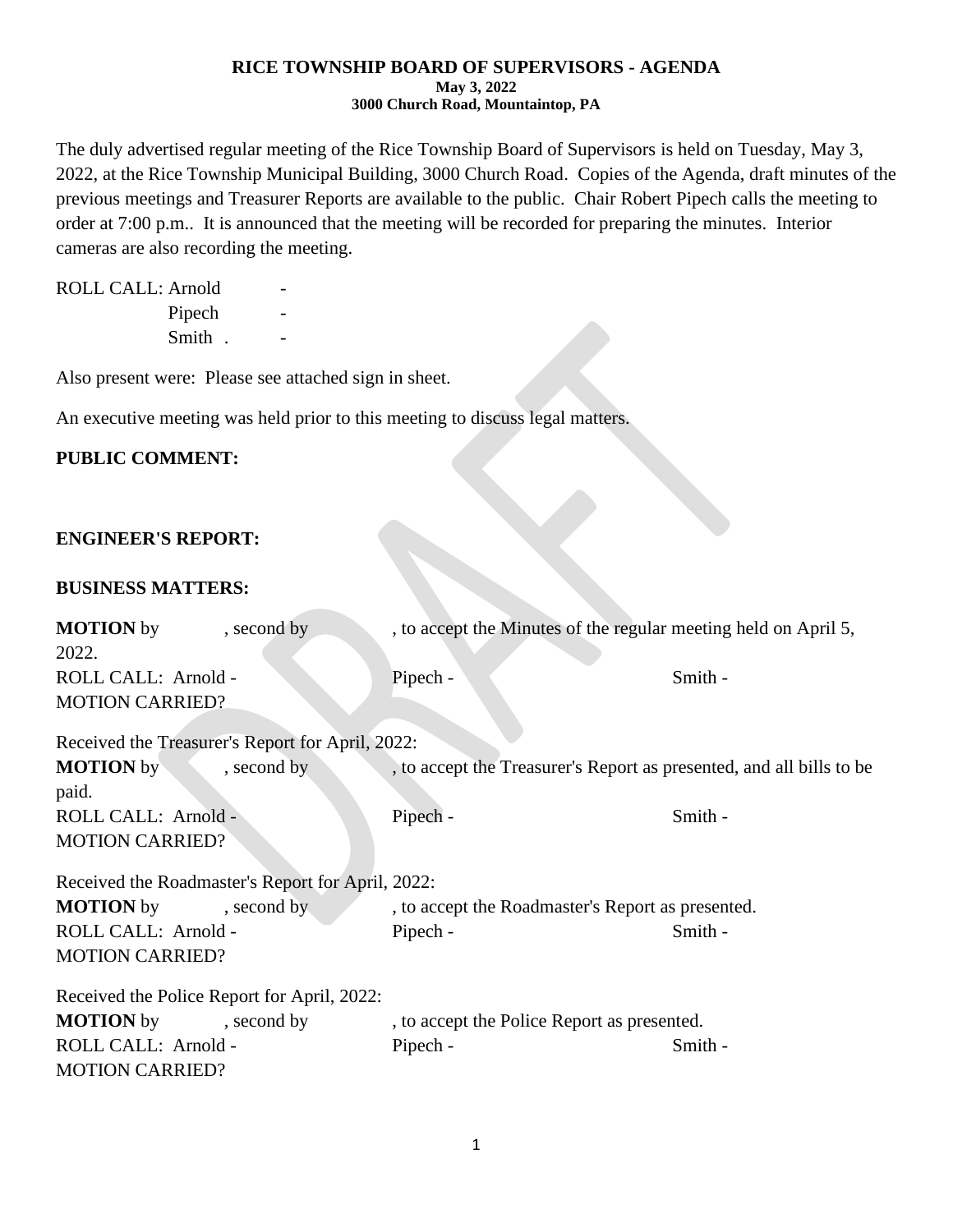#### **RICE TOWNSHIP BOARD OF SUPERVISORS - AGENDA May 3, 2022 3000 Church Road, Mountaintop, PA**

# **BUSINESS MATTERS (Cont):**

| Received the Zoning Report for April, 2022:                                                                                                                                                                                                                                                                                            |             |                                                                                                                                                                                       |         |  |  |
|----------------------------------------------------------------------------------------------------------------------------------------------------------------------------------------------------------------------------------------------------------------------------------------------------------------------------------------|-------------|---------------------------------------------------------------------------------------------------------------------------------------------------------------------------------------|---------|--|--|
| <b>MOTION</b> by                                                                                                                                                                                                                                                                                                                       | , second by | , to accept the Zoning Report as presented.                                                                                                                                           |         |  |  |
| ROLL CALL: Arnold -                                                                                                                                                                                                                                                                                                                    |             | Pipech -                                                                                                                                                                              | Smith - |  |  |
| <b>MOTION CARRIED?</b>                                                                                                                                                                                                                                                                                                                 |             |                                                                                                                                                                                       |         |  |  |
| Received the SEO Report for April, 2022:                                                                                                                                                                                                                                                                                               |             |                                                                                                                                                                                       |         |  |  |
| <b>MOTION</b> by                                                                                                                                                                                                                                                                                                                       | , second by | , to accept the Zoning Report as presented.                                                                                                                                           |         |  |  |
| ROLL CALL: Arnold -                                                                                                                                                                                                                                                                                                                    |             | Pipech -                                                                                                                                                                              | Smith - |  |  |
| <b>MOTION CARRIED?</b>                                                                                                                                                                                                                                                                                                                 |             |                                                                                                                                                                                       |         |  |  |
| <b>MOTION</b> by<br>, to amend Resolution 2022-7 which changes the request grant<br>, second by<br>amount to \$212,084 for the submission of the GTRP grant application to fund a new pickleball court, new<br>boccie ball court and upgrades to the tennis and basketball courts and changes the match for this grant to<br>\$37,427. |             |                                                                                                                                                                                       |         |  |  |
| ROLL CALL: Arnold -                                                                                                                                                                                                                                                                                                                    |             | Pipech -                                                                                                                                                                              | Smith - |  |  |
| <b>MOTION CARRIED?</b>                                                                                                                                                                                                                                                                                                                 |             |                                                                                                                                                                                       |         |  |  |
| <b>MOTION</b> by<br>price of \$3,800.00.<br>ROLL CALL: Arnold -                                                                                                                                                                                                                                                                        | , second by | ,ratify the decision by poll to purchase a Canon ImageRUNNER<br>DX C257IF, Advanced printer for the Police Department from Golden Business Machines for the COSTARS<br>Pipech -       | Smith - |  |  |
| <b>MOTION CARRIED?</b>                                                                                                                                                                                                                                                                                                                 |             |                                                                                                                                                                                       |         |  |  |
| <b>MOTION</b> by<br>required electrical power at a cost not to exceed \$2,000.                                                                                                                                                                                                                                                         | , second by | , approve the purchase of an exterior LED exterior sign 4' high by 8<br>feet wide from KC Signs for the COSTARS price of \$39,995.00 and engage Diversified Electrical to install the |         |  |  |
| ROLL CALL: Arnold -<br><b>MOTION CARRIED?</b>                                                                                                                                                                                                                                                                                          |             | Pipech -                                                                                                                                                                              | Smith - |  |  |
| <b>MOTION</b> by                                                                                                                                                                                                                                                                                                                       | , second by | , to authorize Elliott Greenleaf and Dean to offer to Affordable                                                                                                                      |         |  |  |

Housing Alternatives LLC, through its attorney, the purchase of its 3/5s undivided interest in parcel #s 53L8S1 010006000 and 53L8S1 010005000 at their cost plus interest, and confirm that the Supervisors will not sell the Township's 2/5s undivided interest in the property. ..

| ROLL CALL: Arnold -    | Pipech - | Smith - |
|------------------------|----------|---------|
| <b>MOTION CARRIED?</b> |          |         |